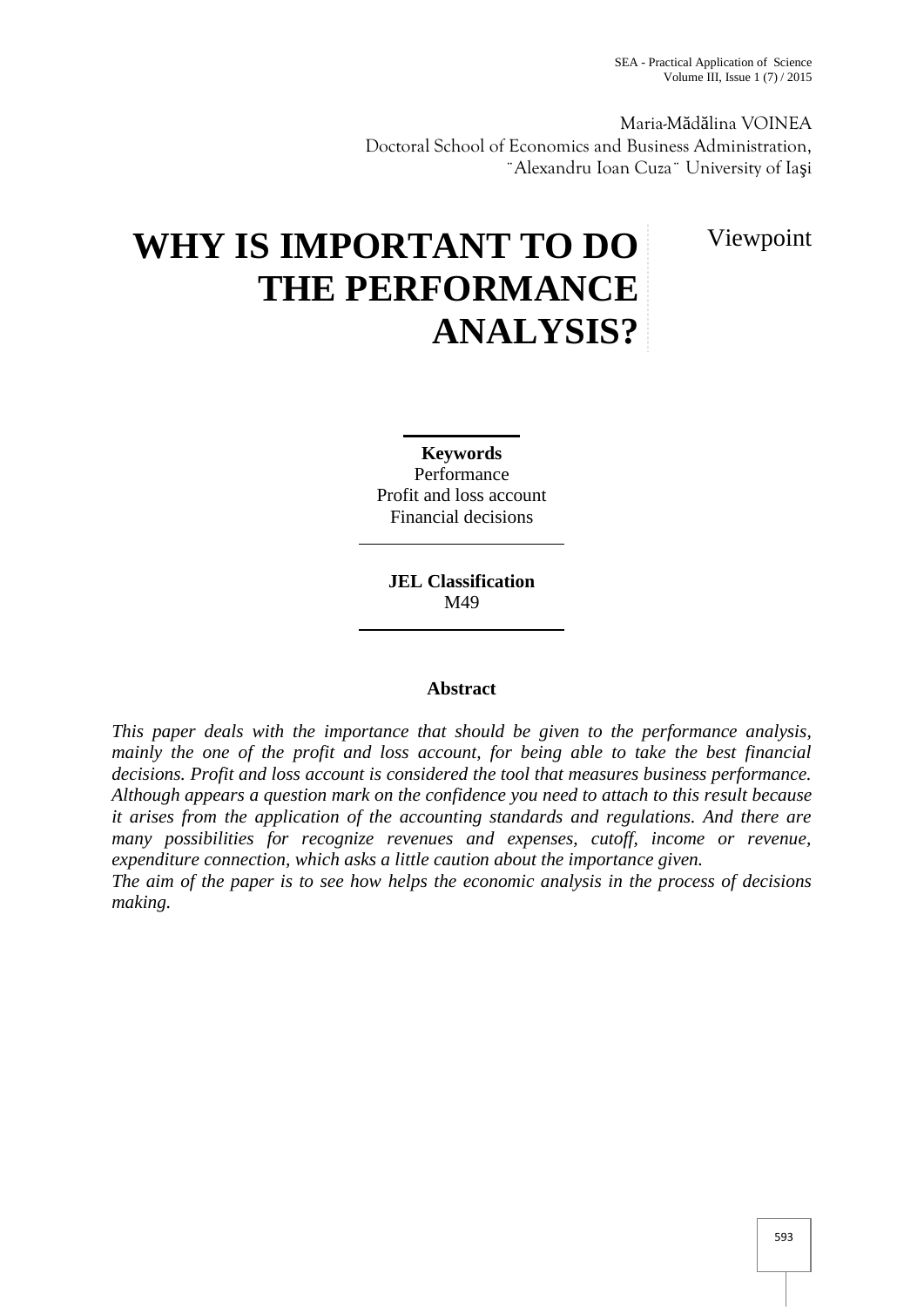#### **Introduction**

Analysis of the effectiveness of an enterprise is useful to all users of the annual financial accounts in order to take the best financial decisions. This refers to the firm performance measurement closely linked to the objectives set out above.

For effective decision making is necessary to identify the most relevant information from the bulk of the available data, by the financial information users. It is also important being able to adapt their decisions to external conditions occurring during the life of an enterprise.

It is necessary to connect the results of the profit and loss account with those recorded in the balance sheet, in order to ensure the accuracy of the available data in this way being able to take good economic decisions.

### **Why performance analysis?**

Returning to the concept of performance should be noted that each accounting information user, based on self-interest, is more interested in some information and less interested about others. Each user has its own definition for performance.

In addition to the differences arising from the subjectivity of those involved within companies, there are also differences in the performance observation field. If some scholars do not consider the exploitation others consider all elements that affect equity changes, the only exceptions being capital movements and dividends.

Having a business aims to maximize shareholders' wealth. And this is possible only through a profitable activity as a result of adapted economic decisions to changes appeared in the economy. The profit can be used either for selffinancing in order to increase the company's value or to remunerate shareholders through dividends or to change the financial structure and capital cost.

Whatever is the field in which we work, we all want performance. Even if we are talking about sports where it can also be easily measured somewhat different time, centimeters or score, construction where engineers can create different sizes or certain particularities, music by a number of octaves that a singer can reach, and so on.

The literature offers different understandings of the concept of performance. The first perspective is one that considers performance as success, which depends on the accounting information users, who need to provide a certain representation. In another sense performance is seen as a result of the action, and the third is the lair of action being considered a process, dynamic vision, and not just a result, the static vision. (Grosu, 2010)

But when we talk about economic performance is more difficult to define this concept, especially because of the many factors that can influence the performance of an enterprise. It is very important to keep in mind the fact that each user understands this economic concept based on personal interests. (Gruian, 2010) If managers are following the overall performance of the enterprise, investors perceive the return on investment, creditors - solvency and liquidity, and employees and customers are looking for the stability of the company. ( $\text{tef}$  nescu, 2005)

It is very important to say that the company is not enough to just get the accounting profit but also to create value for its shareholders. To increase the value it is absolutely necessary to have superior return on investment on the capital cost of different sources of funding used. Accounting profit should be analyzed in terms of effort and effect relationship, what efforts were made to obtain it.

However, the performance depends on the proposed objectives. If you do not have goals you could not tell whether or not you touch performance. To settle for what you have accomplished, without being able to compare the result can not be considered to be efficient or not. In other words, the performance depends on a benchmark considered goal or objective, that can be multidimensional, is the result of the activity, most often subjective as it attempts to approach reality as closely as desired.

Performance is one which "binds" the individual or firm, in our case, to overcome limits and to want to progress. No one can say about a performance that is good or bad, because the analysis result varies from case to case. The same result compared with modest goals can be considered a good result, but compared with high goals is a bad one.

In other words it is not enough to be efficient just in the economic sector, but overall performance is important, because every business has some share in it. It may be pointed out the difference between performance and results. Performance is something relative and determined by comparison with different objectives or results of competition, while the result is an absolute term. (Gruian, 2010)

The accounting result is considered the main indicator to measure the financial performance of the company. Even if it is oriented towards the past, helps to analyze the way in which they carried them past actions to improve the future. Thus performance measurement has an effect above action. (Chirila, 2004)

Most often the performance measurement actually means the enterprise profit. We speak here of that profit which results in the profit and loss account, very important being also the resources that formed the basis for obtaining it, the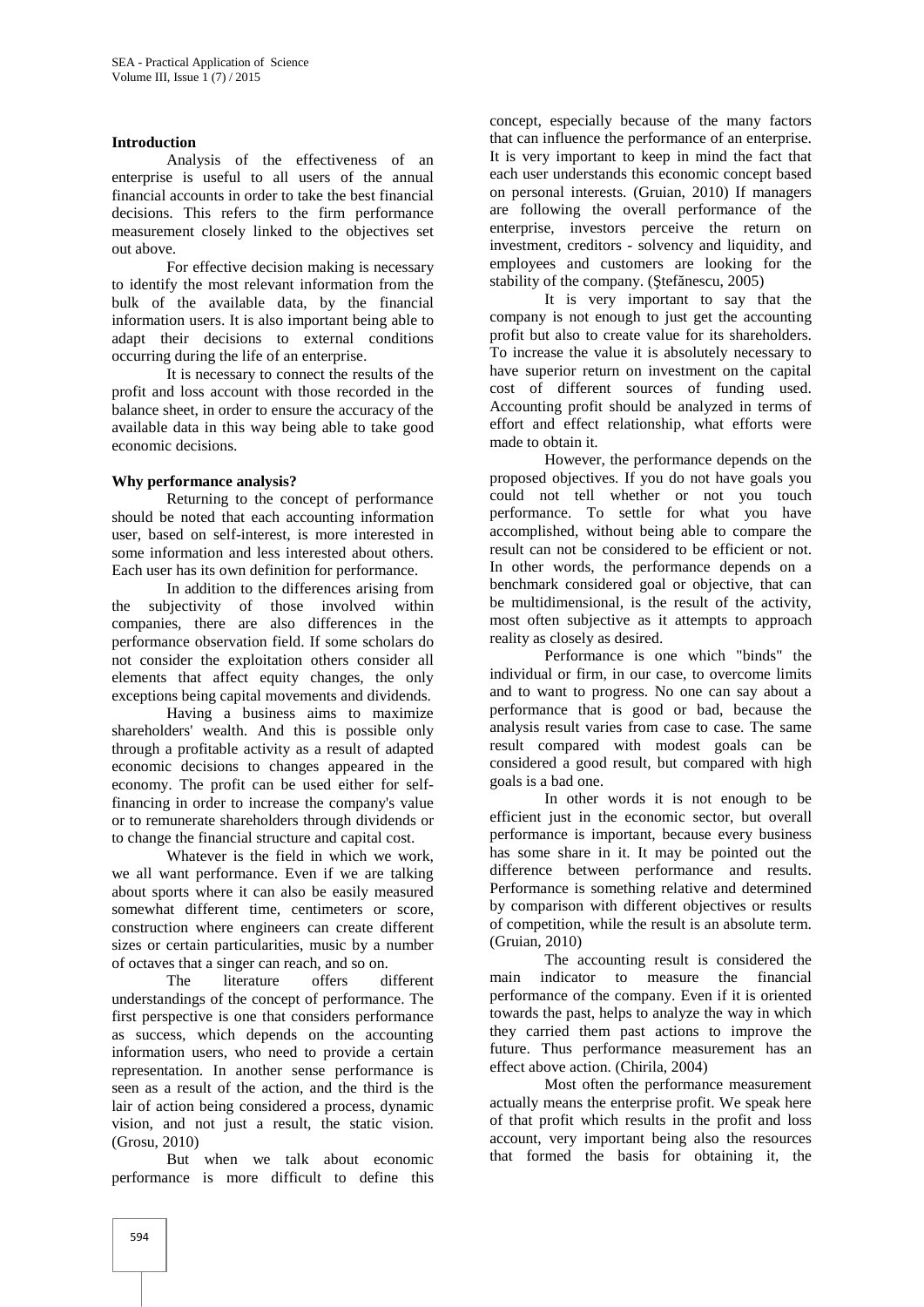components of profit and certain characteristics of the components.

We must not forget that the accounting result can be determined as the difference between net assets at the end and the beginning of periodic transactions with owners failing to take into account - distribution or capital contribution - as well as revenues less expenses. The first method can be used when is aiming to measure economic enrichment of the company, while the second is trying to find out the performance of the activities.  $(P$  tra cu, 2010)

The performance takes into account both, even the results obtained using the production factors, namely those shown in the profit and loss account, but also the unrecognized result that comes from holding various inputs. The second one is an important component of the comprehensive income.

To measure the performance of an enterprise is important even if those who analyze not only consider the overall financial performance but also an overview of all the parameters, internal and external, quantitative and qualitative, human and technical, financial and physical. In other words the company's performance is interplay between shareholders and customer satisfaction, growth and development capability and efficiency of production processes.

Functions of a well-developed performance measurement are those to improve the performance of the companies and also measuring the performance by warning managers about the need to modify the incorrect plans and standards, and motivate the organization to achieve its objectives.

In other words the company's performance is not only financial accounting results that reflect the historical past of the company, but also future prospects for the development of knowledge generated by the non-financial and financial aspects of the business. The multitude of possibilities for expenditure and revenue recognition can lead to real creative accounting, when a company goes through difficult times and could affect the image.

In addition to the importance of achieving the outcome is more important how it is achieved. The performance not only helps the finding but aims to implement decisions that can improve the conditions under which performance was made.

#### **Conclusions**

The competition that occurs in the economy market, makes the main purpose of a business to have profits in order to ensure the longest possible period of activity. It is understood that if the company goes bankrupt loss is at risk of having very little chance of stopping this. It's hard to find resources to cover losses to resume work.

No investor risks their property for an unprofitable business.

Hence the importance attached especially to accounting and the annual financial statements in financial decision making. In other words the balance sheet and profit and loss account are those instruments that reflect the company's financial position and performance.

Profit and loss account is the annual situation that should give the answer to one of the most important questions of the accounting information users - "Is it profitable or not this business?".

A company is efficient when it is able to generate enough profit to pay its debts in the normal maturity and increase the firm value. In other words an enterprise is powerful when it overlaps in some way the requirements of the both environment, internal and external one.

Profit and loss account shows which was the financial situation of the company for the previous period. Occurs then the question "Why would someone be interested on something that already happened and can not be changed?".

\* By parenthesis is the same as in sport ... What helps a volleyball game statistics, as an example, which is already lost? Statistics are important because give the solutions to improve the game and to win the next matches. In addition if we have a detailed statistical of each player we can know on which of them we have to intervene, to not repeat the mistakes of the previous match. \*

Turning now to our question ... is the past on which it can be create a far better present and this will influence the future. Financial accounting information released in the profit and loss account, and more, in the balance sheet are the most important material that helps to have a normal course of the activities and a the good management.

We can speak about performance if we have a profitable activity, efficiency and effectiveness, using the available resources to achieve the production target and profit. Normally, the concept definitions should eliminate misunderstandings and increase the awareness of researchers. The concept of performance is defined in a diversity of views that are very often contradictory and more confusing than helping to understand it.

What follows in most cases is to obtain maximum results with minimum effort, and this is very important for achieving financial and economic analysis based on annual statements in order to take the most appropriate management decisions.

In measuring the performance of an enterprise is important that those who analyze not only consider the overall financial performance but have an overview of the parameter both internal and external, quantitative and qualitative, human